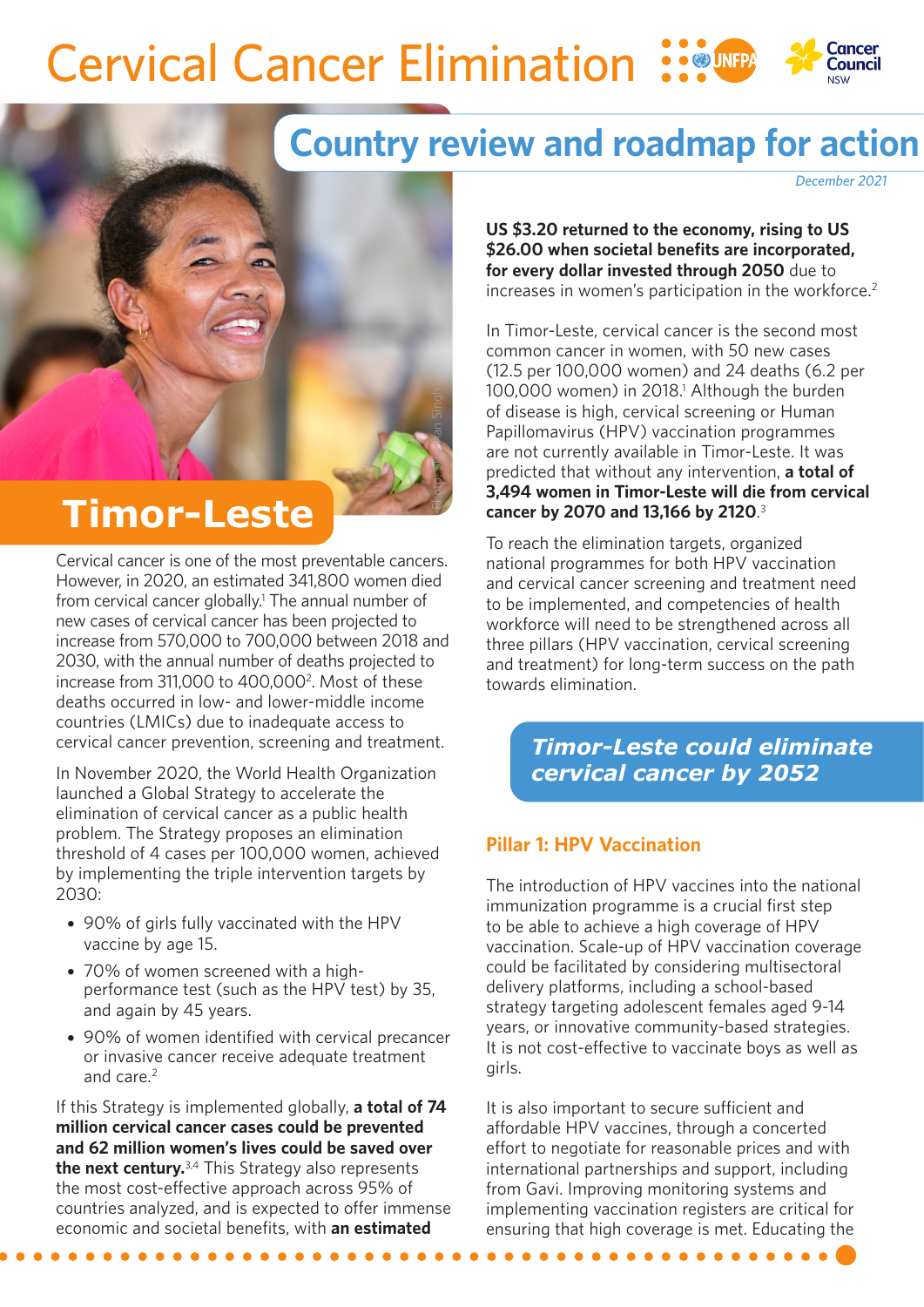community on the importance of HPV vaccination to prevent cervical cancer and having strategies to deal with misinformation are also important for maintaining confidence in the programme.

#### **Pillar 2: Cervical Cancer Screening**

Cervical cancer screening programmes represent the second pillar of the three-pronged Strategy. These screening programmes could be integrated with existing services such as primary care services, for instance by offering **HPV testing** at sexual health clinics, ante-natal care consultations, family planning consultations or women's health clinics. Integrating cervical cancer screening with facilities that offer services for HIV control should be considered to ensure women at high risk of cervical cancer have access to cervical cancer screening. This would minimize unnecessary referrals and reduce transport costs and waiting time for women. Understanding social and cultural barriers will help create an environment where women feel comfortable attending screening visits.

same visit. Screening scale-up should utilize clinically validated high sensitivity tests, and strengthening of laboratory services and quality assurance programmes will ensure the programme is effective. Implementing surveillance and monitoring systems are also critical for ensuring women are not lost to follow-up and for monitoring programme success nationally.

#### **Pillar 3: Cervical Cancer Treatment**

Lastly, developing and implementing national cervical cancer management guidelines is essential to providing women with high quality cancer treatment and care.

The establishment of strong referral networks between all aspects of the cancer care spectrum is needed to ensure the timely management of patients and reduce loss-to-follow-up. Diagnosis, treatment, and monitoring of invasive cervical cancer will require high-quality pathology services and oncology services. Safe, effective, and timely surgery accompanied by supportive services such as anesthetic services and intensive care units are important for the treatment of

### *If the three pillars of elimination are established, Timor-Leste could avert over 11,000 deaths due to cervical cancer over the next century.*

early stage cancers.

Furthermore, expanding access to radiotherapy units and access to chemotherapy services,

 $\bullet$ 

Additionally, it is essential to provide information and education for women on the importance of cervical cancer screening, and potentially offering self-collection for HPV testing, or point-of-care HPV testing in rural areas, so that women who need pre-cancer treatment can be treated in the

as well as palliative care services, is crucial.

**The Elimination Implementation Checklist on the final page summarizes the steps that countries should take to ensure the three pillars for elimination are successfully implemented and maintained over the longer term.**

#### **Figure 1:**

Contribution of each elimination pillar to deaths averted in Timor-Leste.



The contribution of vaccination is calculated by comparing model outputs for vaccination versus status quo. The contribution of screening is calculated by comparing modelled outputs for vaccination and screening versus vaccination. The contribution of cancer treatment is calculated by comparing modelled outputs for vaccination, screening and cancer treatment versus vaccination and screening. Contributions of the pillars may not sum to total due to rounding.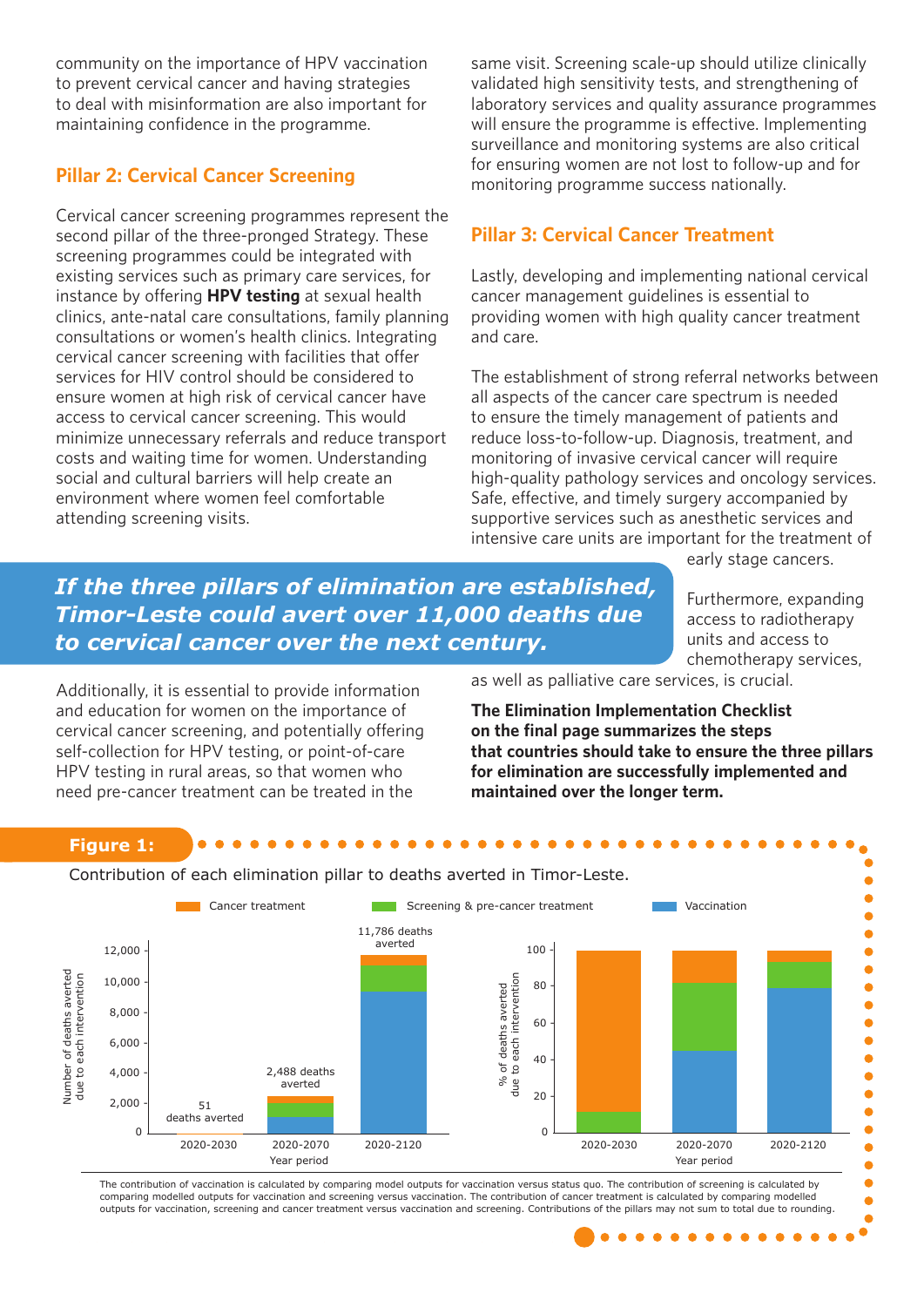#### **Table 1:**

| <b>Cervical cancer deaths</b><br>averted, attributable<br>to each pillar of the<br>elimination strategy. | Year      | <b>Vaccination</b> | Screening &<br>pre-cancer<br>treatment | Cancer<br>treatment | <b>Total</b> |
|----------------------------------------------------------------------------------------------------------|-----------|--------------------|----------------------------------------|---------------------|--------------|
|                                                                                                          | 2020-2030 |                    |                                        | 44                  | 51           |
|                                                                                                          | 2020-2070 | 1,134              | 907                                    | 446                 | 2,488        |
|                                                                                                          | 2020-2120 | 9,376              | 1,703                                  | 706                 | 11,786       |
|                                                                                                          |           |                    |                                        |                     |              |

### **Prospects for Cervical Cancer Elimination in Timor-Leste**

**Concerted action now across all three elimination pillars is critical. The timing of impacts will vary, but action now will have substantial long-term impacts.**

If all three elimination pillars are reached by 2030, a total of 51 cervical cancer deaths will be prevented by 2030, 2,488 deaths prevented by 2070 and 11,786 cervical cancer deaths by 2120 (Table 1).

Timor-Leste could eliminate cervical cancer by 2052.

**The effects of HPV vaccination** will be seen after a few decades (Figure 1). HPV vaccination would have limited impact before 2030, but the results will be seen in subsequent decades: HPV vaccination could prevent nearly 1,134 cervical cancer deaths by 2070, and 9,376 cervical cancer deaths by 2120 (Table 1).

**The effects of cervical cancer screening and pre-cancer treatment** will be seen mainly in the mid-term, after 2030 (Figure 1). Cervical screening would prevent an additional 5 cervical cancer deaths by 2030, 907 deaths by 2070 and 1,703 cervical cancer deaths by 2120 (Table 1).

**Cervical cancer treatment scale-up** will have immediate impacts on deaths averted (Figure 1). Scale-up of cancer treatment would prevent an additional 44 cervical cancer deaths by 2030, 446 deaths by 2070 and 706 cervical cancer deaths by 2120 (Table 1).

Timor-Leste is at a crucial stage in its efforts to prevent and treat cervical cancer, and a concerted strategic plan to accelerate the elimination of cervical cancer needs to be developed and implemented. There will be many challenges along the way, including vaccine and screening test supply and delivery challenges, human resource capacity and the infrastructure challenges associated with scale-up of invasive cancer diagnostics, treatment, and supportive and palliative care services. However, the tools and technology are now available; research has shown that elimination strategies are costeffective and will prevent over 11,000 deaths over the next century. Both HPV vaccination and cervical cancer screening and treatment have been identified by WHO as best buys and are included in the list of national health plan recommendations by WHO. The elimination agenda is a component of the United Nations Global Strategy for Women's, Children's and Adolescent's Health.

Achieving cervical cancer elimination in Timor-Leste will support several sustainable development goals (SDGs) and targets, including SDG 3 (good health and well-being), SDG 5 (gender equity) and SDG 10 (reducing inequalities). The implementation of HPV vaccination, cervical cancer screening and cancer treatment access will be facilitated by the full realization of universal health care in Timor-Leste, and collaboration with other sectors for sharing knowledge, financial resources and expertise in achieving the SDG goals will be crucial. Cervical cancer elimination is within our reach and we urge all stakeholders to support this effort by investing in the comprehensive approach as a national priority.

#### **References**

- 1. GLOBOCAN 2020. Global Cancer Observatory: Cancer Today [Internet]. Lyon, France: International Agency for Research on Cancer; 2020 [cited 2021 December 17].
- Available from: https://gco.iarc.fr/today. 2. Global strategy to accelerate the elimination of cervical cancer as a public health
- problem. Geneva: World Health Organization; 2020. Licence: CC BY-NC-SA 3.0 IGO.<br>3. Canfell K, Kim J J, Brisson M, et al. Mortality impact of achieving WHO cervical cancer<br>elimination targets: a comparative modelling analys
- 4. Brisson M, Kim J J, Canfell K, et al. Impact of HPV vaccination and cervical screening<br>on cervical cancer elimination: a comparative modelling analysis in 78 low-income and<br>lower-middle-income countries. Lancet 2020;395
- 5. Introducing and scaling up testing for human papillomavirus as part of a comprehensive<br>programme for prevention and control of cervical cancer: a Step-by-step guide.<br>Geneva: World Health Organization, 2020. Licence: CC
- 6. World Health Organization. (2019) WHO guidelines for the use of thermal ablation for cervical pre-cancer lesions. https://apps.who.int/iris/handle/10665/329299. Licence: CC BY-NC-SA 3.0 IGO